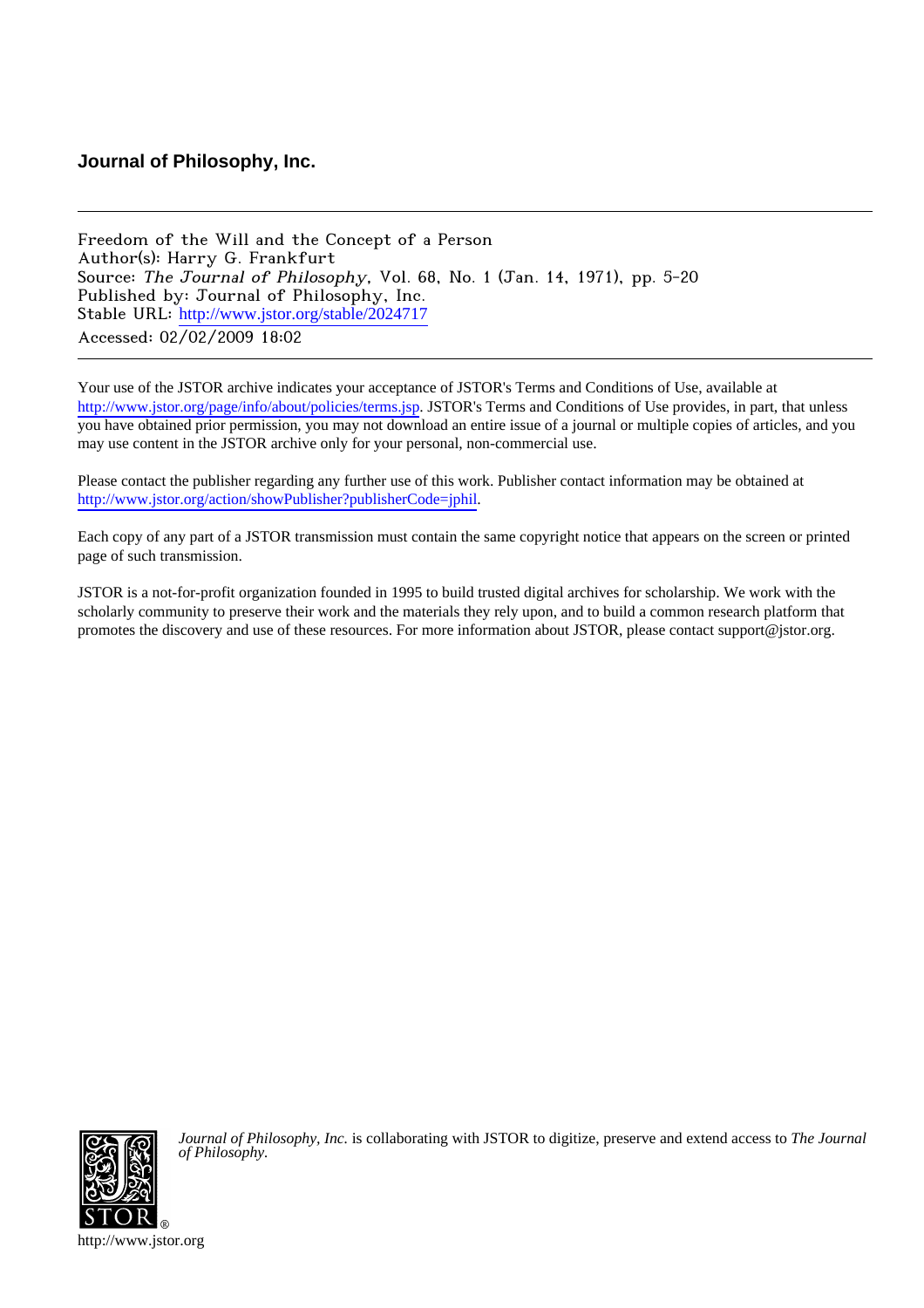# THE JOURNAL OF PHILOSOPHY

VOLUME LXVIII, NO. 1, JANUARY 14, 1971

**≡∻∙∻**≡

## FREEDOM OF THE WILL AND THE CONCEPT **OF A PERSON**

HAT philosophers have lately come to accept as analysis of the concept of a person is not actually analysis of that concept at all. Strawson, whose usage represents the current standard, identifies the concept of a person as "the concept of a type of entity such that both predicates ascribing states of consciousness and predicates ascribing corporeal characteristics . . . are equally applicable to a single individual of that single type."<sup>1</sup> But there are many entities besides persons that have both mental and physical properties. As it happens—though it seems extraordinary that this should be so-there is no common English word for the type of entity Strawson has in mind, a type that includes not only human beings but animals of various lesser species as well. Still, this hardly justifies the misappropriation of a valuable philosophical term.

Whether the members of some animal species are persons is surely not to be settled merely by determining whether it is correct to apply to them, in addition to predicates ascribing corporeal characteristics, predicates that ascribe states of consciousness. It does violence to our language to endorse the application of the term 'person' to those numerous creatures which do have both psychological and material properties but which are manifestly not persons in any normal sense of the word. This misuse of language is doubtless innocent of any theoretical error. But although the offense is "merely

1 P. F. Strawson, Individuals (London: Methuen, 1959), pp. 101-102. Ayer's usage of 'person' is similar: "it is characteristic of persons in this sense that besides having various physical properties . . . they are also credited with various forms of consciousness" [A. J. Ayer, The Concept of a Person (New York: St. Martin's, 1963), p. 82]. What concerns Strawson and Ayer is the problem of understanding the relation between mind and body, rather than the quite different problem of understanding what it is to be a creature that not only has a mind and a body but is also a person.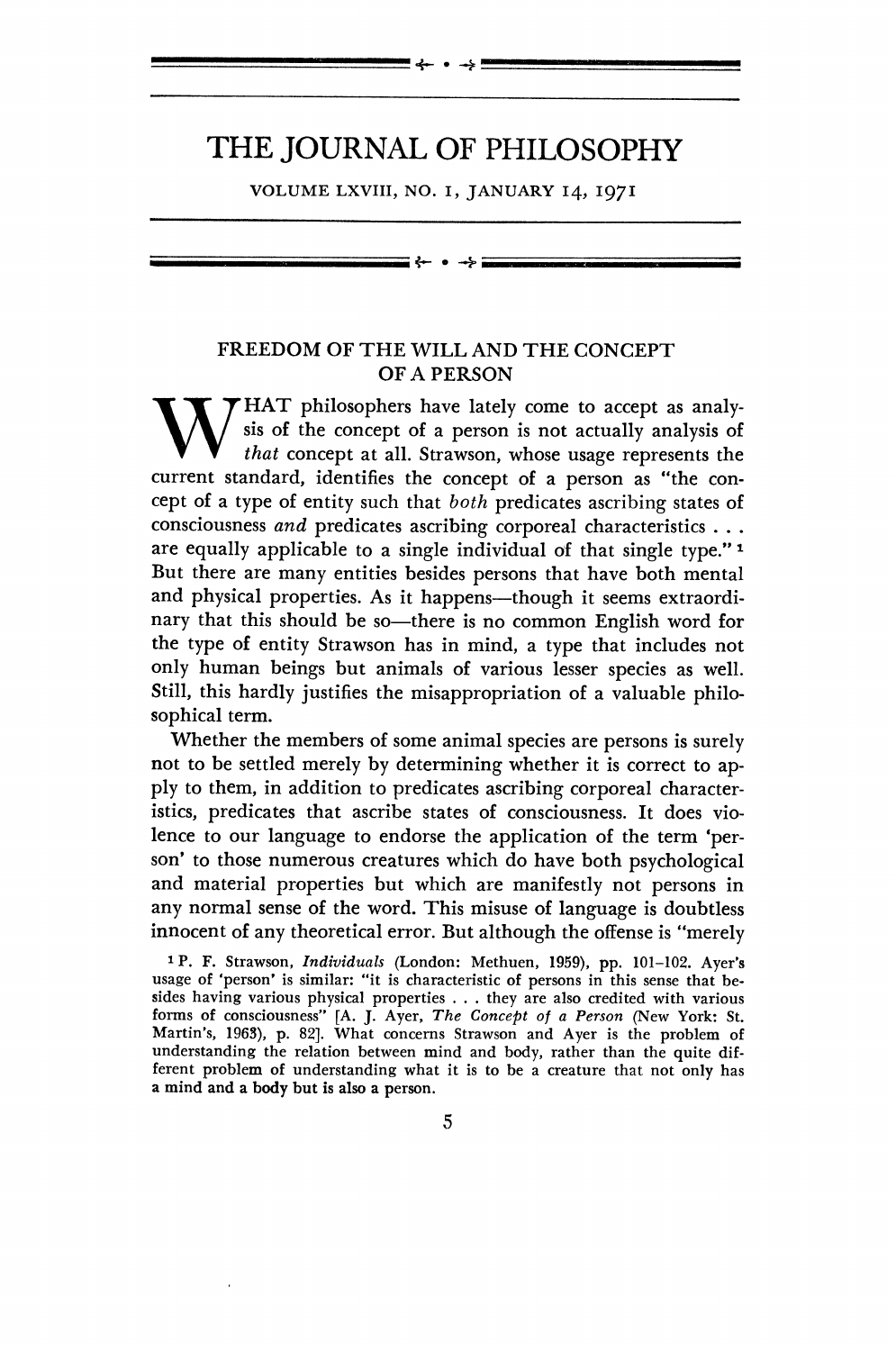### THE JOURNAL OF PHILOSOPHY

verbal," it does significant harm. For it gratuitously diminishes our philosophical vocabulary, and it increases the likelihood that we will overlook the important area of inquiry with which the term 'person' is most naturally associated. It might have been expected that no problem would be of more central and persistent concern to philosophers than that of understanding what we ourselves essentially are. Yet this problem is so generally neglected that it has been possible to make off with its very name almost without being noticed and, evidently, without evoking any widespread feeling of loss.

There is a sense in which the word 'person' is merely the singular form of 'people' and in which both terms connote no more than membership in a certain biological species. In those senses of the word which are of greater philosophical interest, however, the criteria for being a person do not serve primarily to distinguish the members of our own species from the members of other species. Rather, they are designed to capture those attributes which are the subject of our most humane concern with ourselves and the source of what we regard as most important and most problematical in our lives. Now these attributes would be of equal significance to us even if they were not in fact peculiar and common to the members of our own species. What interests us most in the human condition would not interest us less if it were also a feature of the condition of other creatures as well.

Our concept of ourselves as persons is not to be understood, therefore, as a concept of attributes that are necessarily species-specific. It is conceptually possible that members of novel or even of familiar nonhuman species should be persons; and it is also conceptually possible that some members of the human species are not persons. We do in fact assume, on the other hand, that no member of another species is a person. Accordingly, there is a presumption that what is essential to persons is a set of characteristics that we generally suppose—whether rightly or wrongly—to be uniquely human.

It is my view that one essential difference between persons and other creatures is to be found in the structure of a person's will. Human beings are not alone in having desires and motives, or in making choices. They share these things with the members of certain other species, some of whom even appear to engage in deliberation and to make decisions based upon prior thought. It seems to be peculiarly characteristic of humans, however, that they are able to form what I shall call "second-order desires" or "desires of the second order."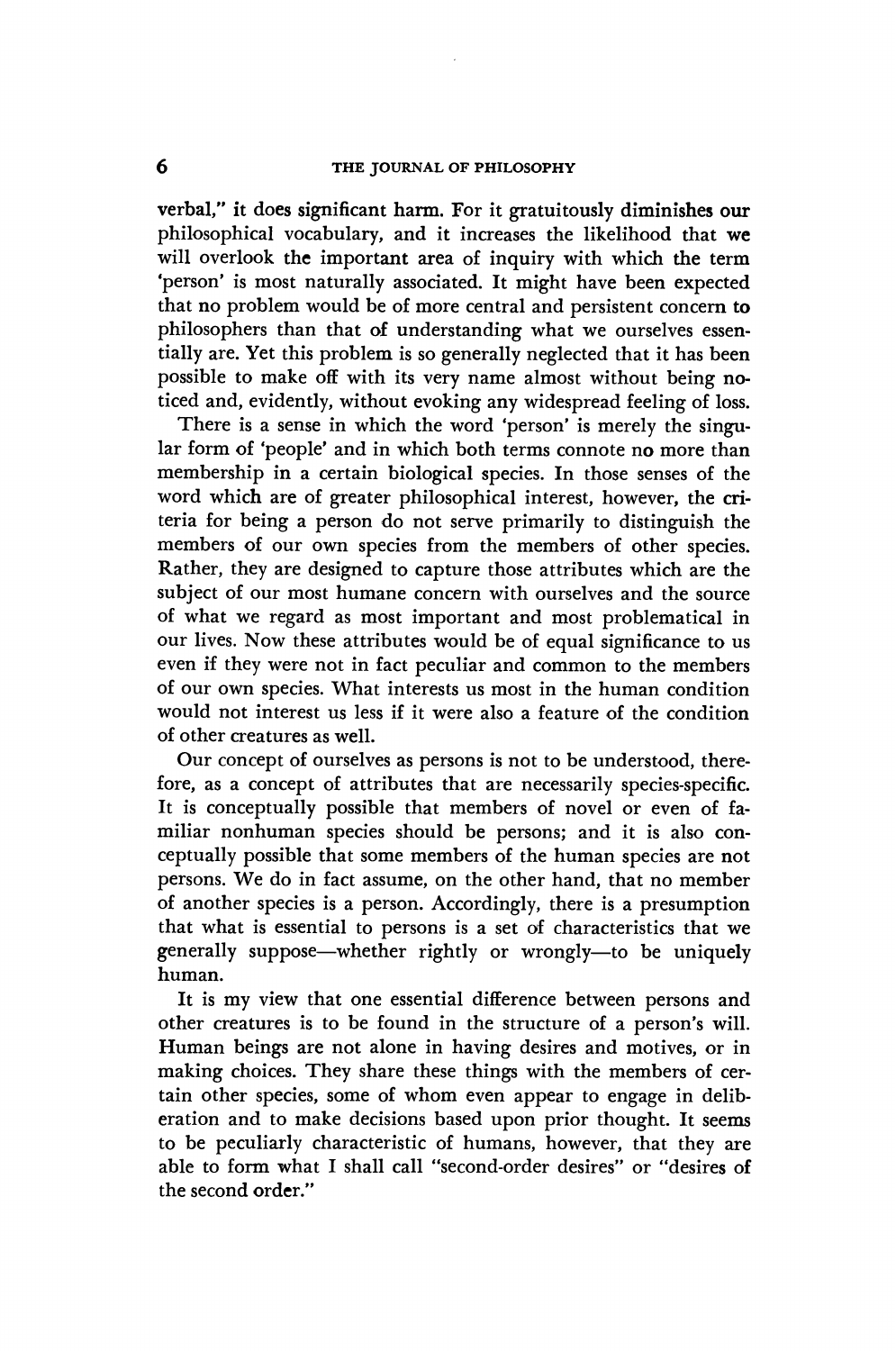Besides wanting and choosing and being moved to do this or that. men may also want to have (or not to have) certain desires and motives. They are capable of wanting to be different, in their preferences and purposes, from what they are. Many animals appear to have the capacity for what I shall call "first-order desires" or "desires of the first order," which are simply desires to do or not to do one thing or another. No animal other than man, however, appears to have the capacity for reflective self-evaluation that is manifested in the formation of second-order desires.<sup>2</sup>

The concept designated by the verb 'to want' is extraordinarily elusive. A statement of the form "A wants to X"-taken by itself, apart from a context that serves to amplify or to specify its meaning-conveys remarkably little information. Such a statement may be consistent, for example, with each of the following statements: (a) the prospect of doing  $X$  elicits no sensation or introspectible emotional response in  $A$ ; (b)  $A$  is unaware that he wants to  $X$ ; (c) A believes that he does not want to X; (d) A wants to refrain from X-ing; (e)  $A$  wants to  $Y$  and believes that it is impossible for him both to Y and to X: (f) A does not "really" want to X: (g) A would rather die than  $X$ : and so on. It is therefore hardly sufficient to formulate the distinction between first-order and second-order desires, as I have done, by suggesting merely that someone has a first-order desire when he wants to do or not to do such-and-such, and that he has a second-order desire when he wants to have or not to have a certain desire of the first order.

As I shall understand them, statements of the form "A wants to X" cover a rather broad range of possibilities.<sup>3</sup> They may be true even when statements like (a) through (g) are true: when A is unaware of any feelings concerning  $X$ -ing, when he is unaware that he wants to X, when he deceives himself about what he wants and

<sup>2</sup> For the sake of simplicity, I shall deal only with what someone wants or desires, neglecting related phenomena such as choices and decisions. I propose to use the verbs 'to want' and 'to desire' interchangeably, although they are by no means perfect synonyms. My motive in forsaking the established nuances of these words arises from the fact that the verb 'to want', which suits my purposes better so far as its meaning is concerned, does not lend itself so readily to the formation of nouns as does the verb 'to desire'. It is perhaps acceptable, albeit graceless, to speak in the plural of someone's "wants." But to speak in the singular of someone's "want" would be an abomination.

<sup>3</sup> What I say in this paragraph applies not only to cases in which 'to X' refers to a possible action or inaction. It also applies to cases in which 'to X' refers to a first-order desire and in which the statement that 'A wants to  $X'$  is therefore a shortened version of a statement-"A wants to want to X"-that identifies a desire of the second order.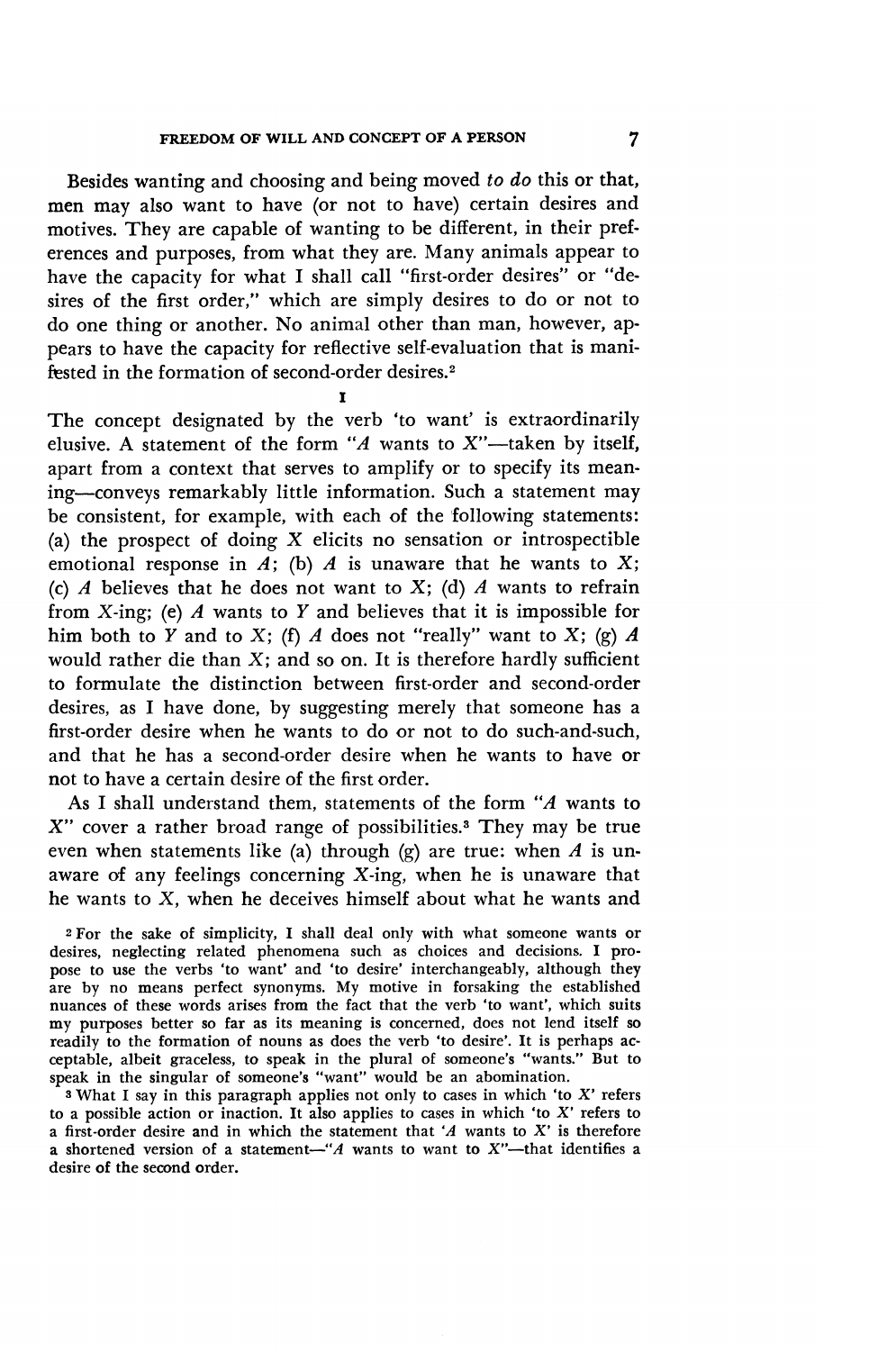believes falsely that he does not want to  $X$ , when he also has other desires that conflict with his desire to  $X$ , or when he is ambivalent. The desires in question may be conscious or unconscious, they need not be univocal, and  $A$  may be mistaken about them. There is a further source of uncertainty with regard to statements that identify someone's desires, however, and here it is important for my purposes to be less permissive.

Consider first those statements of the form " $A$  wants to  $X$ " which identify first-order desires—that is, statements in which the term 'to X' refers to an action. A statement of this kind does not, by itself, indicate the relative strength of  $A$ 's desire to  $X$ . It does not make it clear whether this desire is at all likely to play a decisive role in what  $A$  actually does or tries to do. For it may correctly be said that  $A$  wants to  $X$  even when his desire to  $X$  is only one among his desires and when it is far from being paramount among them. Thus, it may be true that  $A$  wants to  $X$  when he strongly prefers to do something else instead; and it may be true that he wants to  $X$  despite the fact that, when he acts, it is not the desire to  $X$  that motivates him to do what he does. On the other hand, someone who states that  $A$  wants to  $X$  may mean to convey that it is this desire that is motivating or moving  $A$  to do what he is actually doing or that  $A$  will in fact be moved by this desire (unless he changes his mind) when he acts.

It is only when it is used in the second of these ways that, given the special usage of 'will' that I propose to adopt, the statement identifies A's will. To identify an agent's will is either to identify the desire (or desires) by which he is motivated in some action he performs or to identify the desire (or desires) by which he will or would be motivated when or if he acts. An agent's will, then, is identical with one or more of his first-order desires. But the notion of the will, as I am employing it, is not coextensive with the notion of first-order desires. It is not the notion of something that merely inclines an agent in some degree to act in a certain way. Rather, it is the notion of an effective desire-one that moves (or will or would move) a person all the way to action. Thus the notion of the will is not coextensive with the notion of what an agent intends to do. For even though someone may have a settled intention to do X, he may nonetheless do something else instead of doing  $X$  because, despite his intention, his desire to do  $X$  proves to be weaker or less effective than some conflicting desire.

Now consider those statements of the form " $\overline{A}$  wants to X" which identify second-order desires—that is, statements in which the term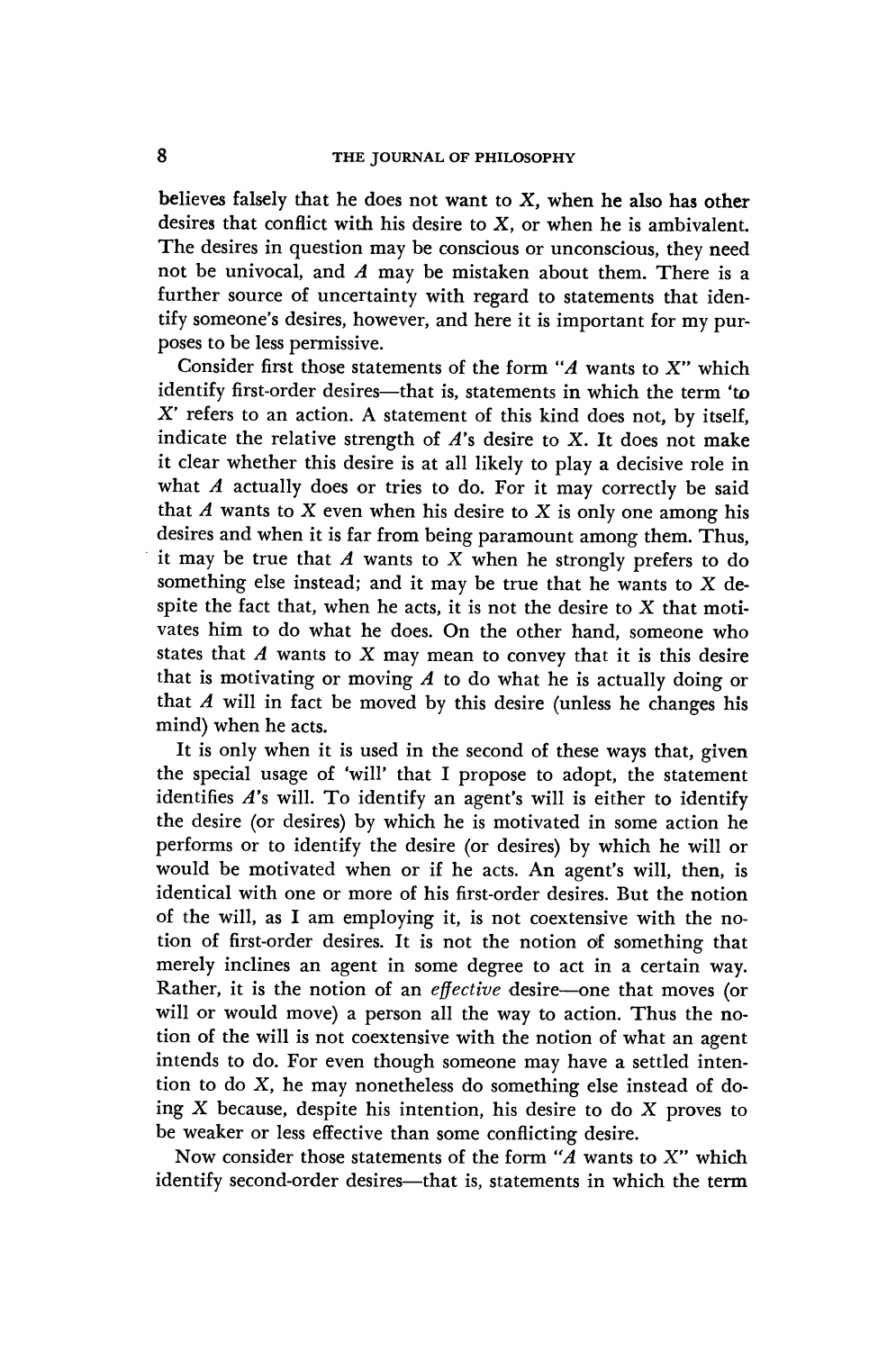'to X' refers to a desire of the first order. There are also two kinds of situation in which it may be true that  $A$  wants to want to  $X$ . In the first place, it might be true of  $A$  that he wants to have a desire to  $X$  despite the fact that he has a univocal desire, altogether free of conflict and ambivalence, to refrain from X-ing. Someone might want to have a certain desire, in other words, but univocally want that desire to be unsatisfied.

Suppose that a physician engaged in psychotherapy with narcotics addicts believes that his ability to help his patients would be enhanced if he understood better what it is like for them to desire the drug to which they are addicted. Suppose that he is led in this way to want to have a desire for the drug. If it is a genuine desire that he wants, then what he wants is not merely to feel the sensations that addicts characteristically feel when they are gripped by their desires for the drug. What the physician wants, insofar as he wants to have a desire, is to be inclined or moved to some extent to take the drug.

It is entirely possible, however, that, although he wants to be moved by a desire to take the drug, he does not want this desire to be effective. He may not want it to move him all the way to action. He need not be interested in finding out what it is like to take the drug. And insofar as he now wants only to want to take it, and not to *take* it, there is nothing in what he now wants that would be satisfied by the drug itself. He may now have, in fact, an altogether univocal desire not to take the drug; and he may prudently arrange to make it impossible for him to satisfy the desire he would have if his desire to want the drug should in time be satisfied.

It would thus be incorrect to infer, from the fact that the physician now wants to desire to take the drug, that he already does desire to take it. His second-order desire to be moved to take the drug does not entail that he has a first-order desire to take it. If the drug were now to be administered to him, this might satisfy no desire that is implicit in his desire to want to take it. While he wants to want to take the drug, he may have no desire to take it; it may be that all he wants is to taste the desire for it. That is, his desire to have a certain desire that he does not have may not be a desire that his will should be at all different than it is.

Someone who wants only in this truncated way to want to  $X$ stands at the margin of preciosity, and the fact that he wants to want to X is not pertinent to the identification of his will. There is, however, a second kind of situation that may be described by  $A$ wants to want to  $X'$ : and when the statement is used to describe a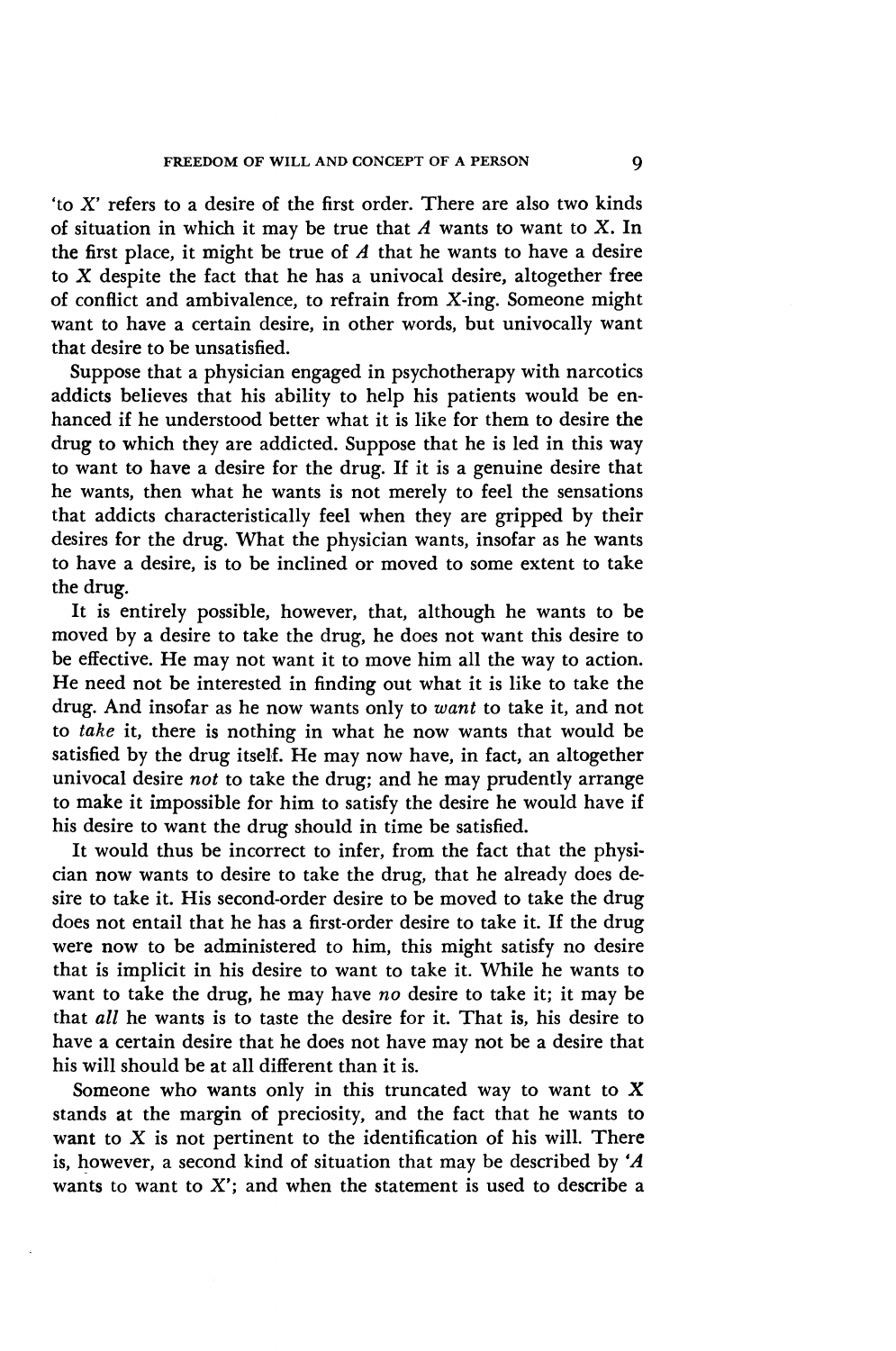situation of this second kind, then it does pertain to what A wants his will to be. In such cases the statement means that A wants the desire to  $X$  to be the desire that moves him effectively to act. It is not merely that he wants the desire to  $X$  to be among the desires by which, to one degree or another, he is moved or inclined to act. He wants this desire to be effective-that is, to provide the motive in what he actually does. Now when the statement that  $A$  wants to want to X is used in this way, it does entail that  $A$  already has a desire to X. It could not be true both that  $A$  wants the desire to X to move him into action and that he does not want to X. It is only if he does want to  $X$  that he can coherently want the desire to  $X$  not merely to be one of his desires but, more decisively, to be his will.<sup>4</sup>

Suppose a man wants to be motivated in what he does by the desire to concentrate on his work. It is necessarily true, if this supposition is correct, that he already wants to concentrate on his work. This desire is now among his desires. But the question of whether or not his second-order desire is fulfilled does not turn merely on whether the desire he wants is one of his desires. It turns on whether this desire is, as he wants it to be, his effective desire or will. If, when the chips are down, it is his desire to concentrate on his work that moves him to do what he does, then what he wants at that time is indeed (in the relevant sense) what he wants to want. If it is some other desire that actually moves him when he acts, on the other hand, then what he wants at that time is not (in the relevant sense) what he wants to want. This will be so despite the fact that the desire to concentrate on his work continues to be among his desires.

Someone has a desire of the second order either when he wants simply to have a certain desire or when he wants a certain desire to be his will. In situations of the latter kind, I shall call his second-order desires "second-order volitions" or "volitions of the second order." Now it is having second-order volitions, and not having second-order desires generally, that I regard as essential to being a person. It is

<sup>4</sup> It is not so clear that the entailment relation described here holds in certain kinds of cases, which I think may fairly be regarded as nonstandard, where the essential difference between the standard and the nonstandard cases lies in the kind of description by which the first-order desire in question is identified. Thus, suppose that  $A$  admires  $B$  so fulsomely that, even though he does not know what  $B$  wants to do, he wants to be effectively moved by whatever desire effectively moves  $B$ ; without knowing what  $B$ 's will is, in other words,  $A$  wants his own will to be the same. It certainly does not follow that  $A$  already has, among his desires, a desire like the one that constitutes B's will. I shall not pursue here the questions of whether there are genuine counterexamples to the claim made in the text or of how, if there are, that claim should be altered.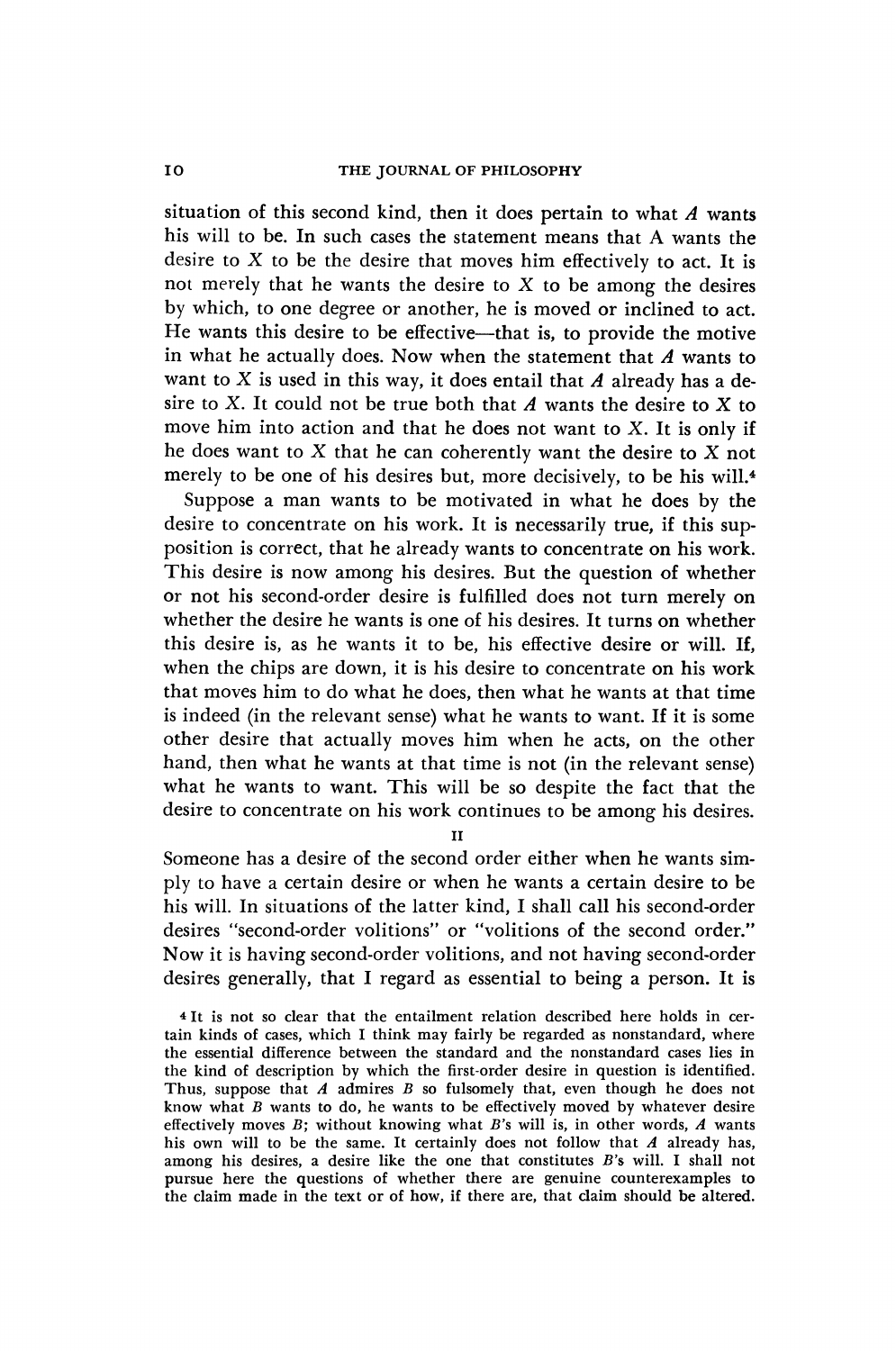logically possible, however unlikely, that there should be an agent with second-order desires but with no volitions of the second order. Such a creature, in my view, would not be a person. I shall use the term 'wanton' to refer to agents who have first-order desires but who are not persons because, whether or not they have desires of the second order, they have no second-order volitions.<sup>5</sup>

The essential characteristic of a wanton is that he does not care about his will. His desires move him to do certain things, without its being true of him either that he wants to be moved by those desires or that he prefers to be moved by other desires. The class of wantons includes all nonhuman animals that have desires and all very young children. Perhaps it also includes some adult human beings as well. In any case, adult humans may be more or less wanton; they may act wantonly, in response to first-order desires concerning which they have no volitions of the second order, more or less frequently.

The fact that a wanton has no second-order volitions does not mean that each of his first-order desires is translated heedlessly and at once into action. He may have no opportunity to act in accordance with some of his desires. Moreover, the translation of his desires into action may be delayed or precluded either by conflicting desires of the first order or by the intervention of deliberation. For a wanton may possess and employ rational faculties of a high order. Nothing in the concept of a wanton implies that he cannot reason or that he cannot deliberate concerning how to do what he wants to do. What distinguishes the rational wanton from other rational agents is that he is not concerned with the desirability of his desires themselves. He ignores the question of what his will is to be. Not only does he pursue whatever course of action he is most strongly inclined to pursue, but he does not care which of his inclinations is the strongest.

Thus a rational creature, who reflects upon the suitability to his desires of one course of action or another, may nonetheless be a wanton. In maintaining that the essence of being a person lies not in reason but in will, I am far from suggesting that a creature without reason may be a person. For it is only in virtue of his rational

<sup>&</sup>lt;sup>5</sup> Creatures with second-order desires but no second-order volitions differ significantly from brute animals, and, for some purposes, it would be desirable to regard them as persons. My usage, which withholds the designation 'person' from them, is thus somewhat arbitrary. I adopt it largely because it facilitates the formulation of some of the points I wish to make. Hereafter, whenever I consider statements of the form "A wants to want to X," I shall have in mind statements identifying second-order volitions and not statements identifying second-order desires that are not second-order volitions.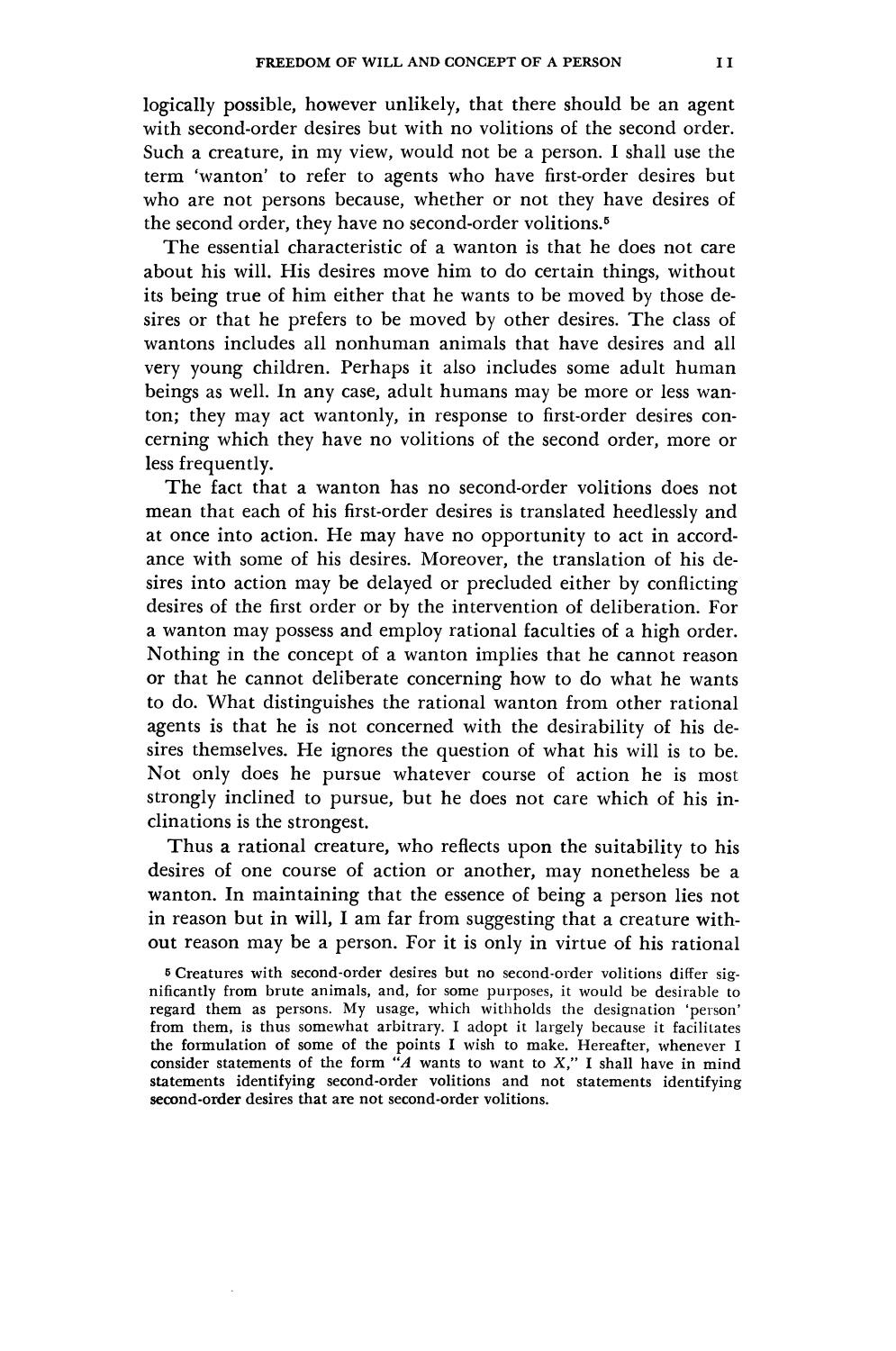capacities that a person is capable of becoming critically aware of his own will and of forming volitions of the second order. The structure of a person's will presupposes, accordingly, that he is a rational being.

The distinction between a person and a wanton may be illustrated by the difference between two narcotics addicts. Let us suppose that the physiological condition accounting for the addiction is the same in both men, and that both succumb inevitably to their periodic desires for the drug to which they are addicted. One of the addicts hates his addiction and always struggles desperately, although to no avail, against its thrust. He tries everything that he thinks might enable him to overcome his desires for the drug. But these desires are too powerful for him to withstand, and invariably, in the end, they conquer him. He is an unwilling addict, helplessly violated by his own desires.

The unwilling addict has conflicting first-order desires: he wants to take the drug, and he also wants to refrain from taking it. In addition to these first-order desires, however, he has a volition of the second order. He is not a neutral with regard to the conflict between his desire to take the drug and his desire to refrain from taking it. It is the latter desire, and not the former, that he wants to constitute his will; it is the latter desire, rather than the former, that he wants to be effective and to provide the purpose that he will seek to realize in what he actually does.

The other addict is a wanton. His actions reflect the economy of his first-order desires, without his being concerned whether the desires that move him to act are desires by which he wants to be moved to act. If he encounters problems in obtaining the drug or in administering it to himself, his responses to his urges to take it may involve deliberation. But it never occurs to him to consider whether he wants the relations among his desires to result in his having the will he has. The wanton addict may be an animal, and thus incapable of being concerned about his will. In any event he is, in respect of his wanton lack of concern, no different from an animal.

The second of these addicts may suffer a first-order conflict similar to the first-order conflict suffered by the first. Whether he is human or not, the wanton may (perhaps due to conditioning) both want to take the drug and want to refrain from taking it. Unlike the unwilling addict, however, he does not prefer that one of his conflicting desires should be paramount over the other; he does not prefer that one first-order desire rather than the other should con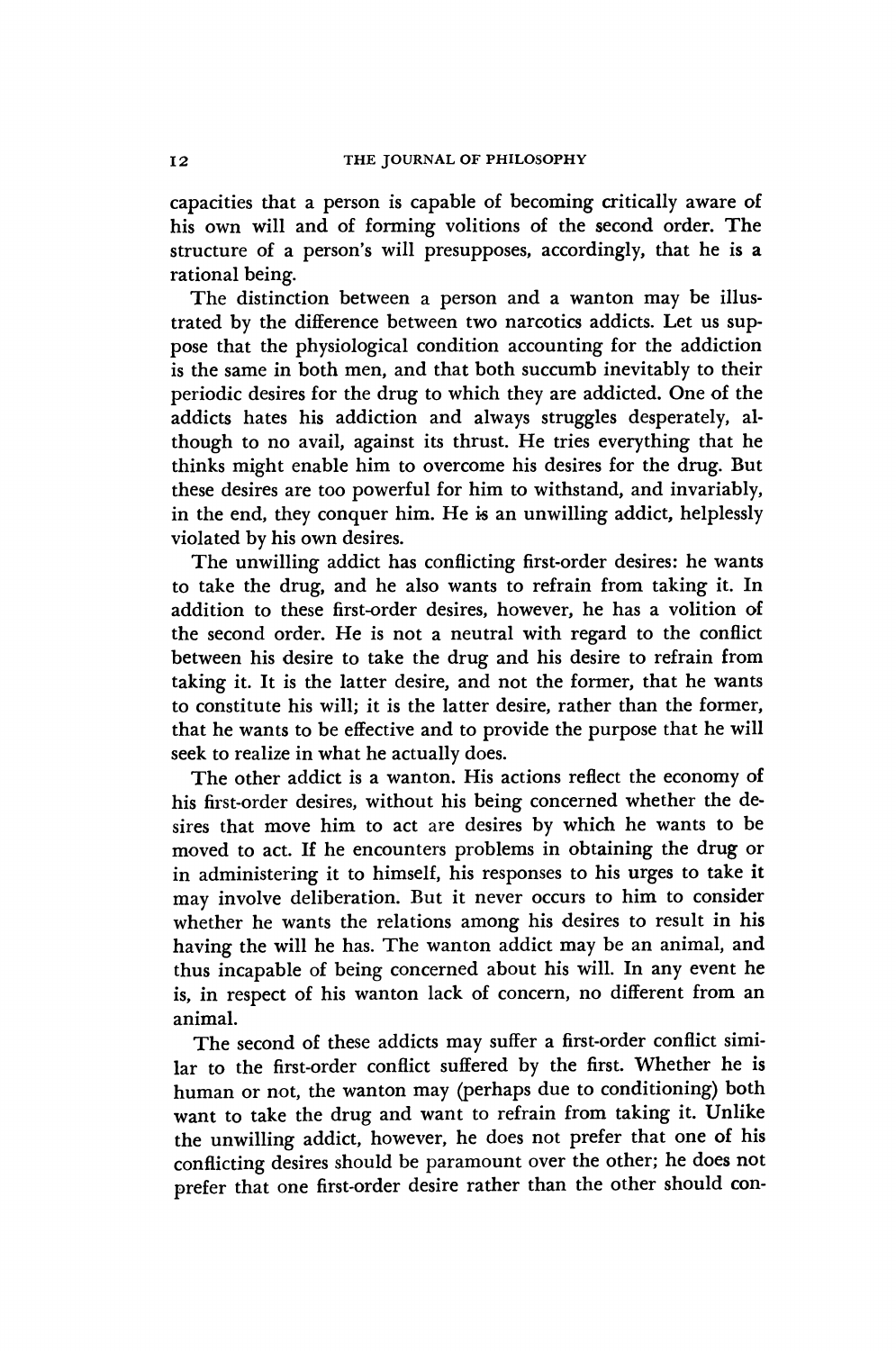stitute his will. It would be misleading to say that he is neutral as to the conflict between his desires, since this would suggest that he regards them as equally acceptable. Since he has no identity apart from his first-order desires, it is true neither that he prefers one to the other nor that he prefers not to take sides.

It makes a difference to the unwilling addict, who is a person, which of his conflicting first-order desires wins out. Both desires are his, to be sure; and whether he finally takes the drug or finally succeeds in refraining from taking it, he acts to satisfy what is in a literal sense his own desire. In either case he does something he himself wants to do, and he does it not because of some external influence whose aim happens to coincide with his own but because of his desire to do it. The unwilling addict identifies himself, however, through the formation of a second-order volition, with one rather than with the other of his conflicting first-order desires. He makes one of them more truly his own and, in so doing, he withdraws himself from the other. It is in virtue of this identification and withdrawal, accomplished through the formation of a secondorder volition, that the unwilling addict may meaningfully make the analytically puzzling statements that the force moving him to take the drug is a force other than his own, and that it is not of his own free will but rather against his will that this force moves him to take it.

The wanton addict cannot or does not care which of his conflicting first-order desires wins out. His lack of concern is not due to his inability to find a convincing basis for preference. It is due either to his lack of the capacity for reflection or to his mindless indifference to the enterprise of evaluating his own desires and motives.<sup>6</sup> There is only one issue in the struggle to which his first-order conflict may lead: whether the one or the other of his conflicting desires is the stronger. Since he is moved by both desires, he will not be altogether satisfied by what he does no matter which of them is effective. But it makes no difference to him whether his craving or his aversion gets the upper hand. He has no stake in the conflict between them and so, unlike the unwilling addict, he can neither

<sup>6</sup> In speaking of the evaluation of his own desires and motives as being characteristic of a person, I do not mean to suggest that a person's second-order volitions necessarily manifest a moral stance on his part toward his first-order desires. It may not be from the point of view of morality that the person evaluates his first-order desires. Moreover, a person may be capricious and irresponsible in forming his second-order volitions and give no serious consideration to what is at stake. Second-order volitions express evaluations only in the sense that they are preferences. There is no essential restriction on the kind of basis, if any, upon which they are formed.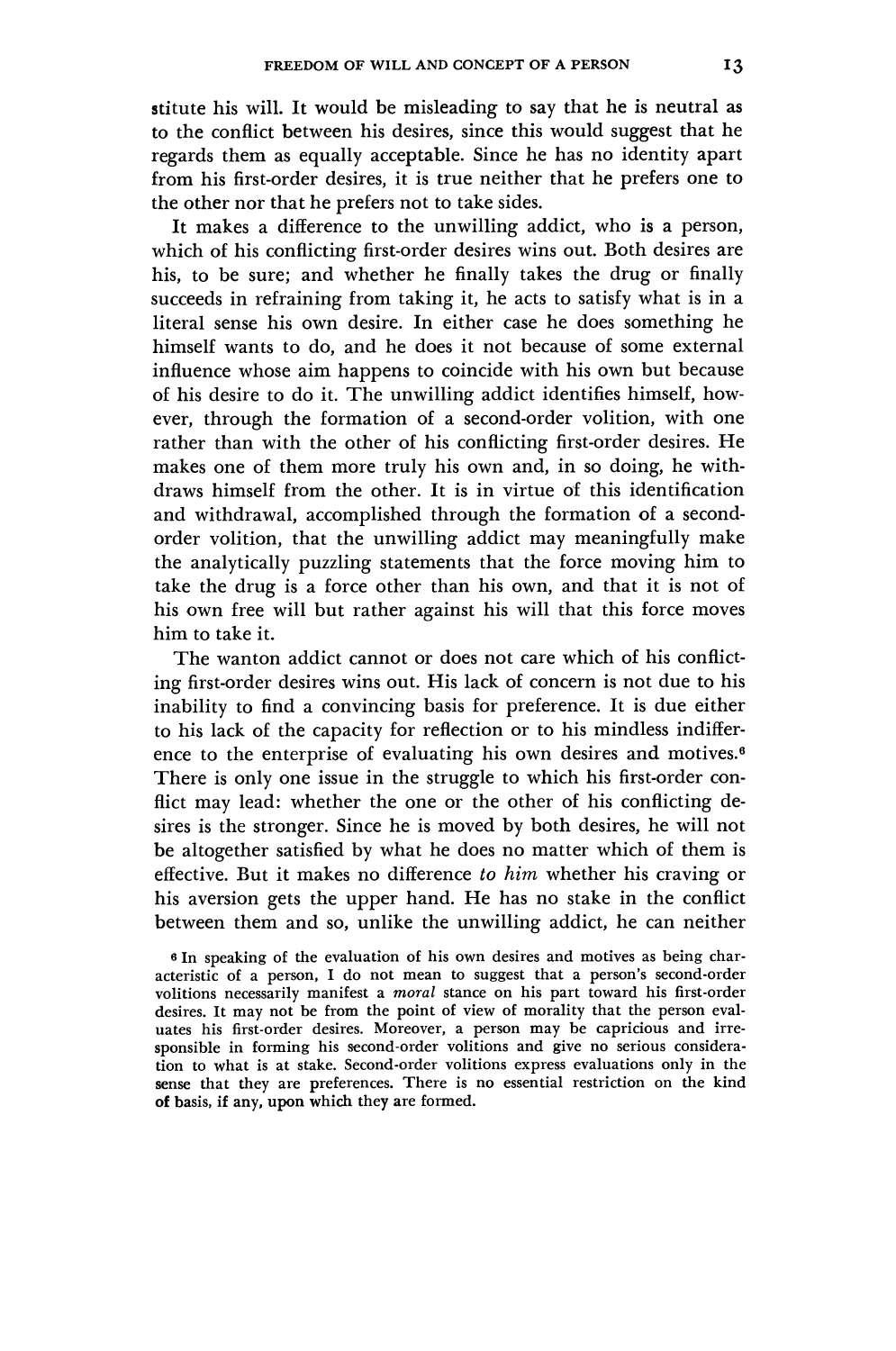win nor lose the struggle in which he is engaged. When a person acts, the desire by which he is moved is either the will he wants or a will he wants to be without. When a wanton acts, it is neither.

 $\overline{\mathbf{H}}$ 

There is a very close relationship between the capacity for forming second-order volitions and another capacity that is essential to persons-one that has often been considered a distinguishing mark of the human condition. It is only because a person has volitions of the second order that he is capable both of enjoying and of lacking freedom of the will. The concept of a person is not only, then, the concept of a type of entity that has both first-order desires and volitions of the second order. It can also be construed as the concept of a type of entity for whom the freedom of its will may be a problem. This concept excludes all wantons, both infrahuman and human, since they fail to satisfy an essential condition for the enjoyment of freedom of the will. And it excludes those suprahuman beings, if any, whose wills are necessarily free.

Just what kind of freedom is the freedom of the will? This question calls for an identification of the special area of human experience to which the concept of freedom of the will, as distinct from the concepts of other sorts of freedom, is particularly germane. In dealing with it, my aim will be primarily to locate the problem with which a person is most immediately concerned when he is concerned with the freedom of his will.

According to one familiar philosophical tradition, being free is fundamentally a matter of doing what one wants to do. Now the notion of an agent who does what he wants to do is by no means an altogether clear one: both the doing and the wanting, and the appropriate relation between them as well, require elucidation. But although its focus needs to be sharpened and its formulation refined, I believe that this notion does capture at least part of what is implicit in the idea of an agent who acts freely. It misses entirely, however, the peculiar content of the quite different idea of an agent whose will is free.

We do not suppose that animals enjoy freedom of the will, although we recognize that an animal may be free to run in whatever direction it wants. Thus, having the freedom to do what one wants to do is not a sufficient condition of having a free will. It is not a necessary condition either. For to deprive someone of his freedom of action is not necessarily to undermine the freedom of his will. When an agent is aware that there are certain things he is not free to do, this doubtless affects his desires and limits the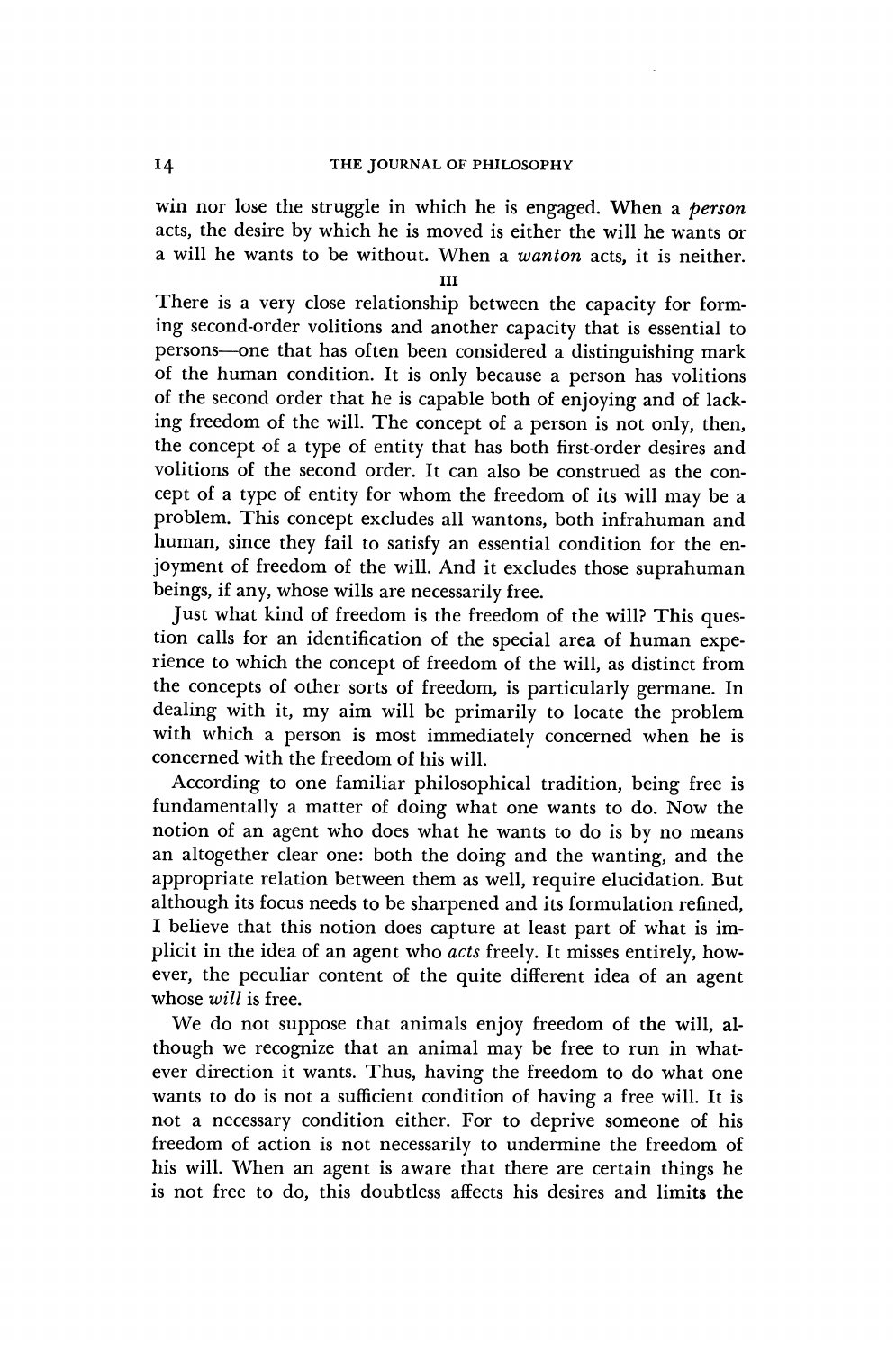range of choices he can make. But suppose that someone, without being aware of it, has in fact lost or been deprived of his freedom of action. Even though he is no longer free to do what he wants to do, his will may remain as free as it was before. Despite the fact that he is not free to translate his desires into actions or to act according to the determinations of his will, he may still form those desires and make those determinations as freely as if his freedom of action had not been impaired.

When we ask whether a person's will is free we are not asking whether he is in a position to translate his first-order desires into actions. That is the question of whether he is free to do as he pleases. The question of the freedom of his will does not concern the relation between what he does and what he wants to do. Rather, it concerns his desires themselves. But what question about them is it?

It seems to me both natural and useful to construe the question of whether a person's will is free in close analogy to the question of whether an agent enjoys freedom of action. Now freedom of action is (roughly, at least) the freedom to do what one wants to do. Analogously, then, the statement that a person enjoys freedom of the will means (also roughly) that he is free to want what he wants to want. More precisely, it means that he is free to will what he wants to will, or to have the will he wants. Just as the question about the freedom of an agent's action has to do with whether it is the action he wants to perform, so the question about the freedom of his will has to do with whether it is the will he wants to have.

It is in securing the conformity of his will to his second-order volitions, then, that a person exercises freedom of the will. And it is in the discrepancy between his will and his second-order volitions, or in his awareness that their coincidence is not his own doing but only a happy chance, that a person who does not have this freedom feels its lack. The unwilling addict's will is not free. This is shown by the fact that it is not the will he wants. It is also true, though in a different way, that the will of the wanton addict is not free. The wanton addict neither has the will he wants nor has a will that differs from the will he wants. Since he has no volitions of the second order, the freedom of his will cannot be a problem for him. He lacks it, so to speak, by default.

People are generally far more complicated than my sketchy account of the structure of a person's will may suggest. There is as much opportunity for ambivalence, conflict, and self-deception with regard to desires of the second order, for example, as there is with regard to first-order desires. If there is an unresolved conflict among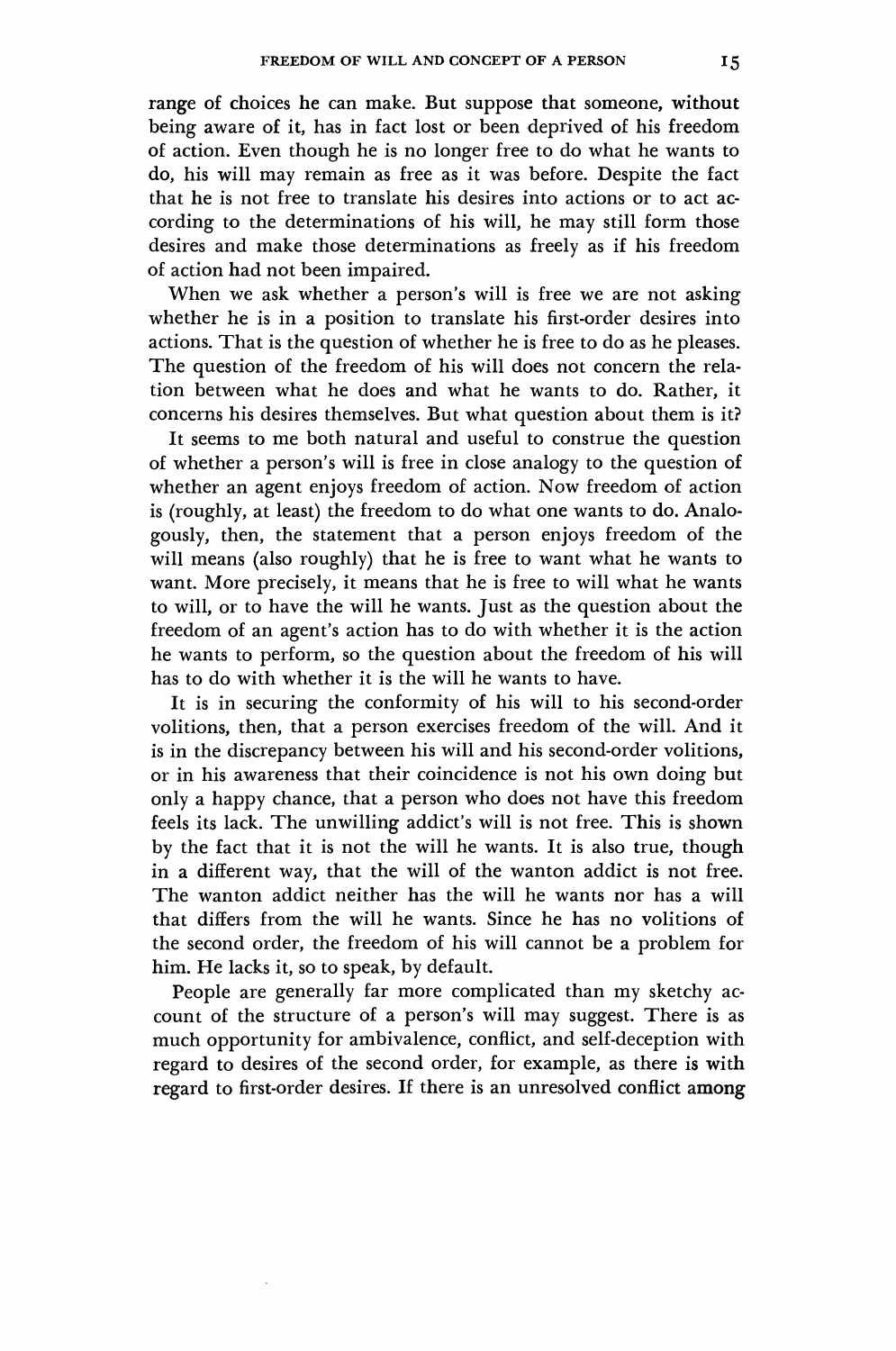someone's second-order desires, then he is in danger of having no second-order volition; for unless this conflict is resolved, he has no preference concerning which of his first-order desires is to be his will. This condition, if it is so severe that it prevents him from identifying himself in a sufficiently decisive way with any of his conflicting first-order desires, destroys him as a person. For it either tends to paralyze his will and to keep him from acting at all, or it tends to remove him from his will so that his will operates without his participation. In both cases he becomes, like the unwilling addict though in a different way, a helpless bystander to the forces that move him.

Another complexity is that a person may have, especially if his second-order desires are in conflict, desires and volitions of a higher order than the second. There is no theoretical limit to the length of the series of desires of higher and higher orders; nothing except common sense and, perhaps, a saving fatigue prevents an individual from obsessively refusing to identify himself with any of his desires until he forms a desire of the next higher order. The tendency to generate such a series of acts of forming desires, which would be a case of humanization run wild, also leads toward the destruction of a person.

It is possible, however, to terminate such a series of acts without cutting it off arbitrarily. When a person identifies himself *decisively* with one of his first-order desires, this commitment "resounds" throughout the potentially endless array of higher orders. Consider a person who, without reservation or conflict, wants to be motivated by the desire to concentrate on his work. The fact that his second-order volition to be moved by this desire is a decisive one means that there is no room for questions concerning the pertinence of desires or volitions of higher orders. Suppose the person is asked whether he wants to want to want to concentrate on his work. He can properly insist that this question concerning a thirdorder desire does not arise. It would be a mistake to claim that, because he has not considered whether he wants the second-order volition he has formed, he is indifferent to the question of whether it is with this volition or with some other that he wants his will to accord. The decisiveness of the commitment he has made means that he has decided that no further question about his secondorder volition, at any higher order, remains to be asked. It is relatively unimportant whether we explain this by saying that this commitment implicitly generates an endless series of confirming desires of higher orders, or by saying that the commitment is tanta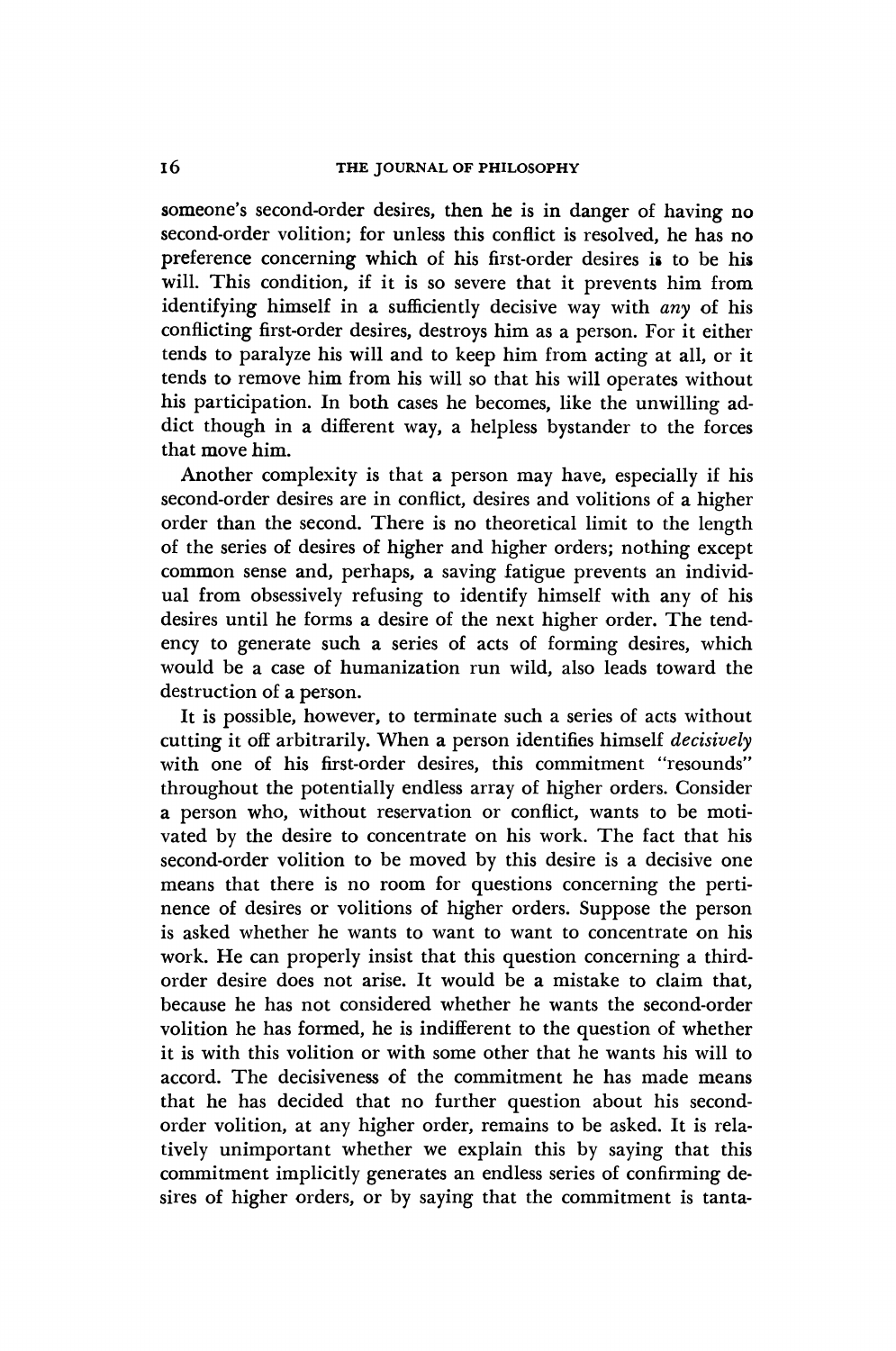mount to a dissolution of the pointedness of all questions concerning higher orders of desire.

Examples such as the one concerning the unwilling addict may suggest that volitions of the second order, or of higher orders, must be formed deliberately and that a person characteristically struggles to ensure that they are satisfied. But the conformity of a person's will to his higher-order volitions may be far more thoughtless and spontaneous than this. Some people are naturally moved by kindness when they want to be kind, and by nastiness when they want to be nasty, without any explicit forethought and without any need for energetic self-control. Others are moved by nastiness when they want to be kind and by kindness when they intend to be nasty. equally without forethought and without active resistance to these violations of their higher-order desires. The enjoyment of freedom comes easily to some. Others must struggle to achieve it.

 $\overline{\bf v}$ 

My theory concerning the freedom of the will accounts easily for our disinclination to allow that this freedom is enjoyed by the members of any species inferior to our own. It also satisfies another condition that must be met by any such theory, by making it apparent why the freedom of the will should be regarded as desirable. The enjoyment of a free will means the satisfaction of certain desires—desires of the second or of higher orders—whereas its absence means their frustration. The satisfactions at stake are those which accrue to a person of whom it may be said that his will is his own. The corresponding frustrations are those suffered by a person of whom it may be said that he is estranged from himself, or that he finds himself a helpless or a passive bystander to the forces that move him.

A person who is free to do what he wants to do may yet not be in a position to have the will he wants. Suppose, however, that he enjoys both freedom of action and freedom of the will. Then he is not only free to do what he wants to do; he is also free to want what he wants to want. It seems to me that he has, in that case, all the freedom it is possible to desire or to conceive. There are other good things in life, and he may not possess some of them. But there is nothing in the way of freedom that he lacks.

It is far from clear that certain other theories of the freedom of the will meet these elementary but essential conditions: that it be understandable why we desire this freedom and why we refuse to ascribe it to animals. Consider, for example, Roderick Chisholm's quaint version of the doctrine that human freedom entails an ab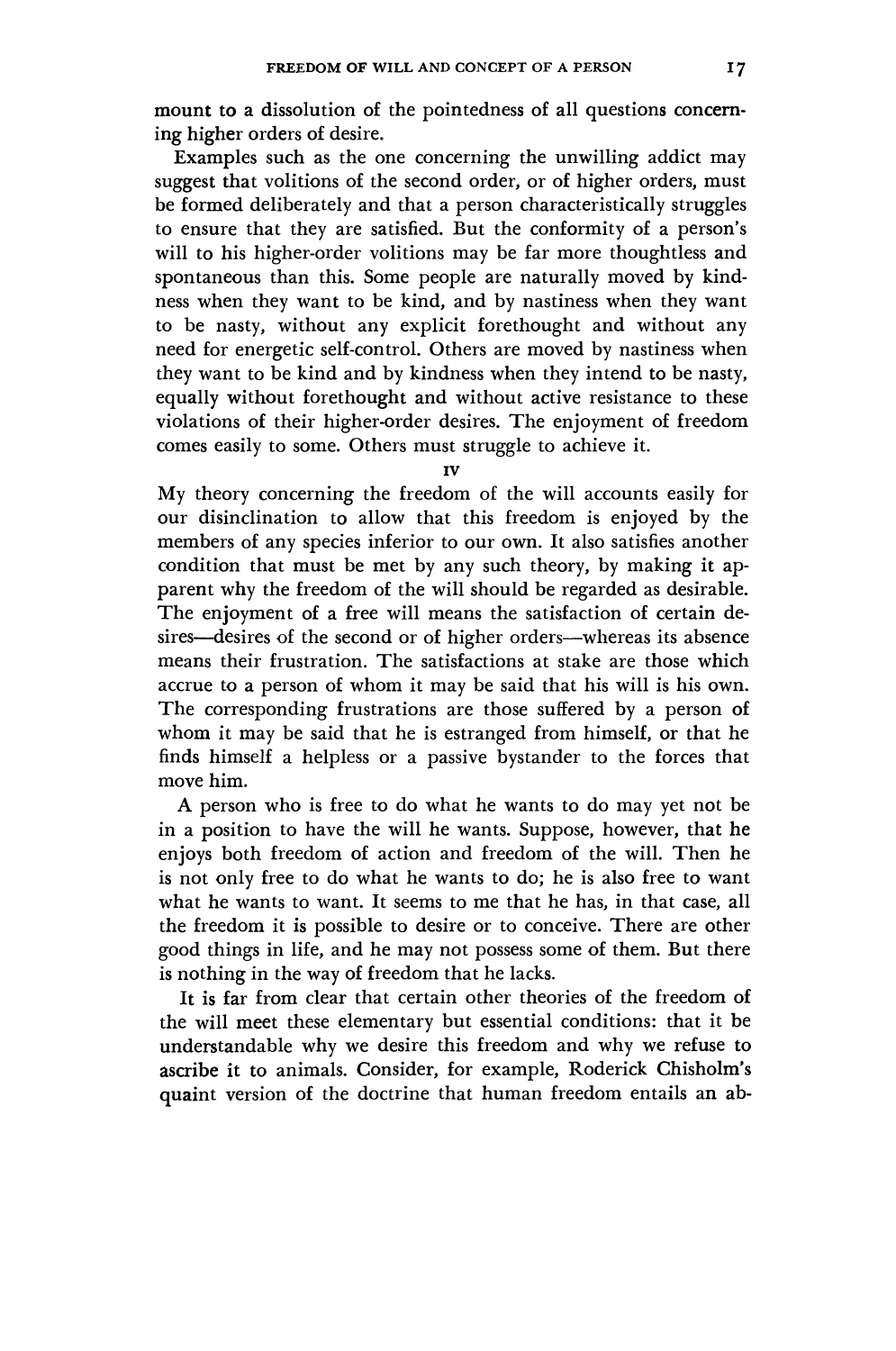sence of causal determination.<sup>7</sup> Whenever a person performs a free action, according to Chisholm, it's a miracle. The motion of a person's hand, when the person moves it, is the outcome of a series of physical causes; but some event in this series, "and presumably one of those that took place within the brain, was caused by the agent and not by any other events" (18). A free agent has, therefore, "a prerogative which some would attribute only to God: each of us, when we act, is a prime mover unmoved"  $(23)$ .

This account fails to provide any basis for doubting that animals of subhuman species enjoy the freedom it defines. Chisholm says nothing that makes it seem less likely that a rabbit performs a miracle when it moves its leg than that a man does so when he moves his hand. But why, in any case, should anyone care whether he can interrupt the natural order of causes in the way Chisholm describes? Chisholm offers no reason for believing that there is a discernible difference between the experience of a man who miraculously initiates a series of causes when he moves his hand and a man who moves his hand without any such breach of the normal causal sequence. There appears to be no concrete basis for preferring to be involved in the one state of affairs rather than in the other.<sup>8</sup>

It is generally supposed that, in addition to satisfying the two conditions I have mentioned, a satisfactory theory of the freedom of the will necessarily provides an analysis of one of the conditions of moral responsibility. The most common recent approach to the problem of understanding the freedom of the will has been, indeed, to inquire what is entailed by the assumption that someone is morally responsible for what he has done. In my view, however, the relation between moral responsibility and the freedom of the will has been very widely misunderstood. It is not true that a person is morally responsible for what he has done only if his will was free when he did it. He may be morally responsible for having done it even though his will was not free at all.

A person's will is free only if he is free to have the will he wants. This means that, with regard to any of his first-order desires, he is free either to make that desire his will or to make some other first-

<sup>7 &</sup>quot;Freedom and Action," in K. Lehrer, ed., Freedom and Determinism (New York: Random House, 1966), pp. 11-44.

<sup>8</sup> I am not suggesting that the alleged difference between these two states of affairs is unverifiable. On the contrary, physiologists might well be able to show that Chisholm's conditions for a free action are not satisfied, by establishing that there is no relevant brain event for which a sufficient physical cause cannot be found.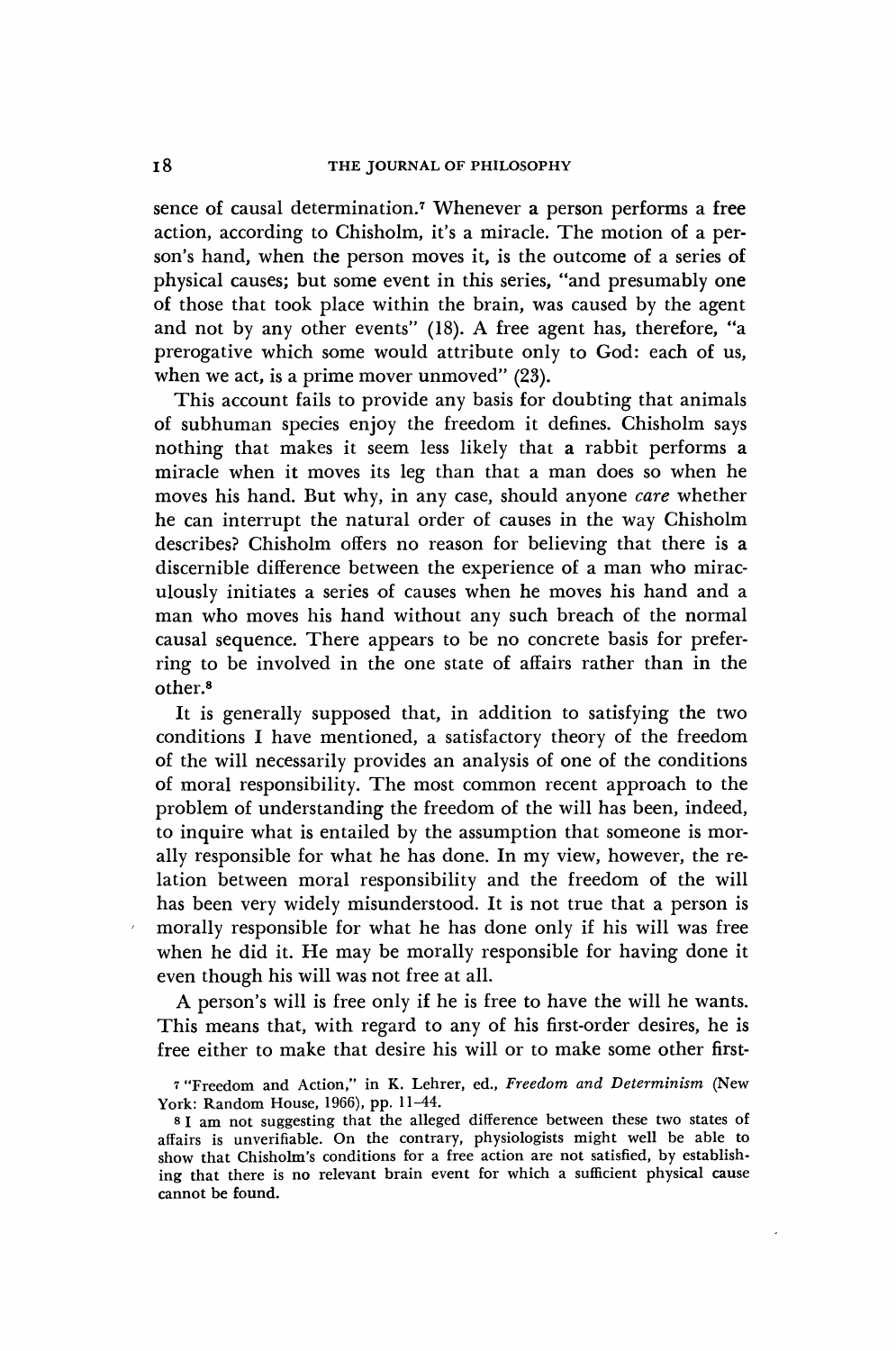order desire his will instead. Whatever his will, then, the will of the person whose will is free could have been otherwise; he could have done otherwise than to constitute his will as he did. It is a vexed question just how 'he could have done otherwise' is to be understood in contexts such as this one. But although this question is important to the theory of freedom, it has no bearing on the theory of moral responsibility. For the assumption that a person is morally responsible for what he has done does not entail that the person was in a position to have whatever will he wanted.

This assumption does entail that the person did what he did freely, or that he did it of his own free will. It is a mistake, however, to believe that someone acts freely only when he is free to do whatever he wants or that he acts of his own free will only if his will is free. Suppose that a person has done what he wanted to do, that he did it because he wanted to do it, and that the will by which he was moved when he did it was his will because it was the will he wanted. Then he did it freely and of his own free will. Even supposing that he could have done otherwise, he would not have done otherwise; and even supposing that he could have had a different will, he would not have wanted his will to differ from what it was. Moreover, since the will that moved him when he acted was his will because he wanted it to be, he cannot claim that his will was forced upon him or that he was a passive bystander to its constitution. Under these conditions, it is quite irrelevant to the evaluation of his moral responsibility to inquire whether the alternatives that he opted against were actually available to him.<sup>9</sup>

In illustration, consider a third kind of addict. Suppose that his addiction has the same physiological basis and the same irresistible thrust as the addictions of the unwilling and wanton addicts, but that he is altogether delighted with his condition. He is a willing addict, who would not have things any other way. If the grip of his addiction should somehow weaken, he would do whatever he could to reinstate it; if his desire for the drug should begin to fade, he would take steps to renew its intensity.

The willing addict's will is not free, for his desire to take the drug will be effective regardless of whether or not he wants this desire to constitute his will. But when he takes the drug, he takes it freely and of his own free will. I am inclined to understand his situation as involving the overdetermination of his first-order de-

<sup>9</sup> For another discussion of the considerations that cast doubt on the principle that a person is morally responsible for what he has done only if he could have done otherwise, see my "Alternate Possibilities and Moral Responsibility," this JOURNAL, LXVI, 23 (Dec. 4, 1969): 829-839.